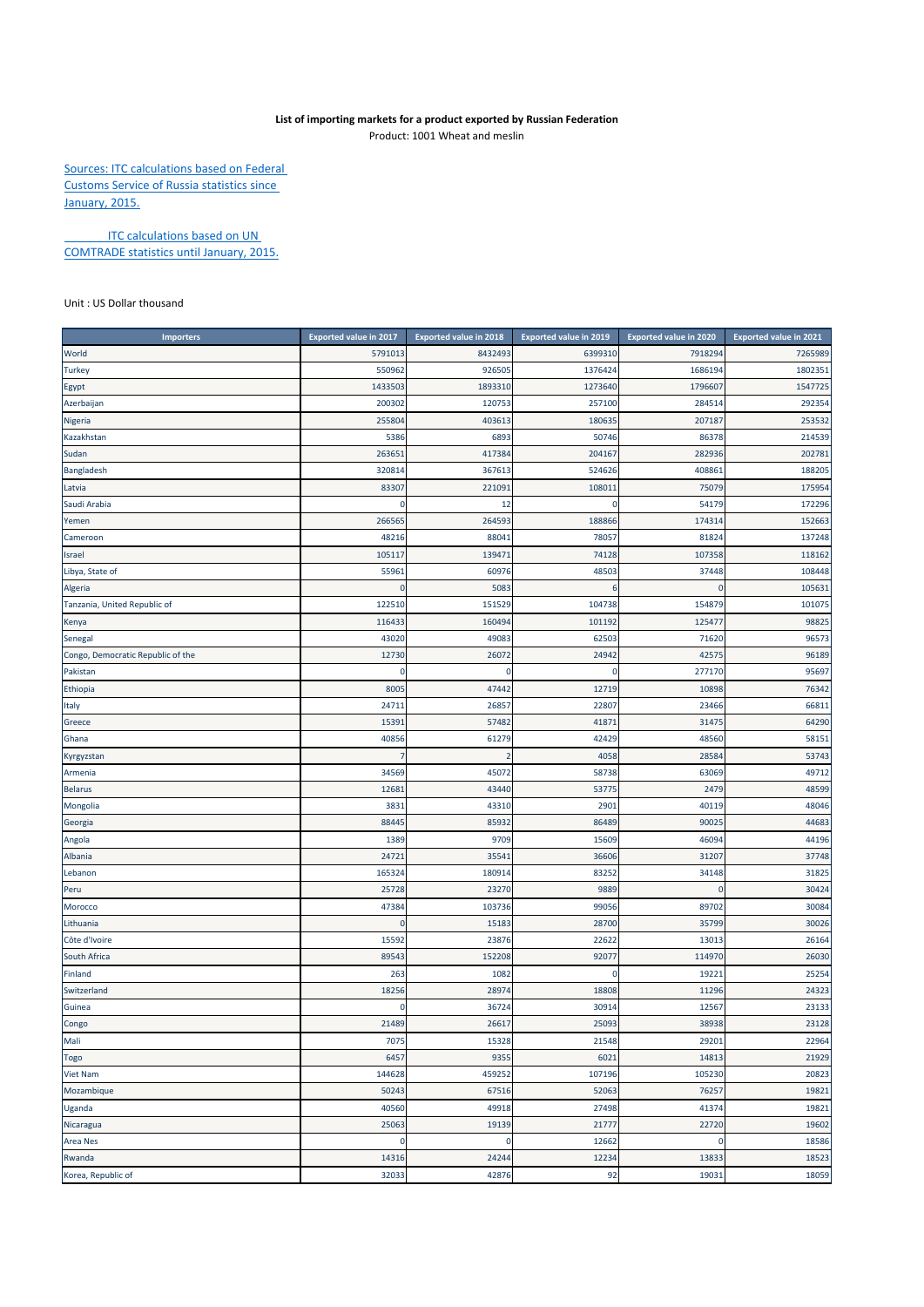| <b>Burkina Faso</b>                    | 13336        | 20084       | 11504       | 1276        | 17478     |
|----------------------------------------|--------------|-------------|-------------|-------------|-----------|
| Oman                                   | 67733        | 76803       | 77096       | 88749       | 16904     |
| Madagascar                             | 0            | 0           | 6104        | 7345        | 16566     |
| Tunisia                                | 49337        | 42221       | 16197       | 23983       | 16545     |
| Sri Lanka                              | 55038        | 15413       | 46647       | 88632       | 14147     |
| Spain                                  | 4097         | 30076       | 808         | 4643        | 13665     |
| China                                  | 4252         | 13898       | 10849       | 11106       | 13381     |
| Jordan                                 | 6132         | 21563       | 0           | 64122       | 13165     |
| Cyprus                                 | 7530         | 8759        | 11061       | 5187        | 11826     |
| Somalia                                | $\Omega$     | 4060        | 613         | 6495        | 10088     |
|                                        |              |             |             |             |           |
| Norway                                 | 6440         | 11218       | 6021        | 4439        | 9611      |
| Malawi                                 | 9695         | 11337       | 4799        | 11487       | 9526      |
| <b>United Arab Emirates</b>            | 174232       | 138587      | 149865      | 146013      | 9416      |
| Mexico                                 | 65836        | 185746      | 20936       | 19819       | 8651      |
| Gabon                                  | $\Omega$     | 2052        | 1558        | 2713        | 8431      |
| Namibia                                | 0            | 4333        | 8466        | 17100       | 8251      |
| Burundi                                | 4997         | 10386       | 4981        | 4453        | 8208      |
| Eritrea                                | 0            | 5701        | 0           | $\Omega$    | 8125      |
| <b>Brazil</b>                          | $\mathbf 0$  | 4669        | 17861       | 47359       | 7539      |
| Mauritania                             | 9864         | 16623       | 0           | 30953       | 7513      |
| Haiti                                  | 5416         | 10254       | 6278        | $\mathbf 0$ | 6945      |
| Colombia                               | 0            | 0           | 0           | $\mathbf 0$ | 6591      |
| Malta                                  | 0            | 0           | 1302        | 1229        | 3831      |
| Benin                                  | 2878         | 901         | 4546        | 4727        | 3219      |
| Uzbekistan                             | 198          | 3083        | 1771        | 4655        | 2847      |
| Zimbabwe                               | 353          | 5312        | 375         | $\mathbf 0$ | 2783      |
| Liberia                                | C            | 1484        | 2432        | 2545        | 2578      |
| Denmark                                | 0            | 5197        | 396         | 0           | 2059      |
| Netherlands                            | 2045         | 18139       | 393         | 405         | 986       |
| Dominican Republic                     | $\mathbf 0$  | $\mathbf 0$ | $\mathbf 0$ | $\mathbf 0$ | 928       |
| Turkmenistan                           | $\pmb{0}$    | 1990        | 812         | 3112        | 215       |
| Ukraine                                | 141          | 205         | 7720        | 2742        | 211       |
| Tajikistan                             | 49           | 0           | $\mathbf 0$ | 1584        | 195       |
| Taipei, Chinese                        | 0            | 0           | 0           | 0           | 140       |
| Poland                                 | 723          | $\pmb{0}$   | 25          | 430         | 138       |
| Moldova, Republic of                   | 0            | 17          | 48          | 41          | 87        |
|                                        | 18476        | 32109       | 14573       | 11742       | 85        |
| Malaysia<br>Serbia                     | 3            | 21          | $\mathbf 0$ | 61          | 17        |
|                                        | $\mathbf 0$  | 10          | $\mathbf 0$ | 1068        | 10        |
| Afghanistan                            | $\Omega$     | 7           | $\mathbf 0$ | $\mathbf 0$ | $\pmb{0}$ |
| France                                 |              |             |             |             |           |
| Korea, Democratic People's Republic of | 129          | 1117        | 3748        | 15377       |           |
| Austria                                | υ            | 132         | C           |             |           |
| Belgium                                | $\pmb{0}$    | 5614        | $\pmb{0}$   | $\mathbf 0$ |           |
| <b>Bulgaria</b>                        | 0            | 858         | 580         | 1877        |           |
| Myanmar                                | $\mathbf{0}$ | 1710        | 2550        | $\mathbf 0$ |           |
| Cabo Verde                             | 3574         | 2122        | $\pmb{0}$   | 2021        |           |
| Ecuador                                | 0            | 15364       | $\mathbf 0$ | $\mathbf 0$ |           |
| Djibouti                               | 7970         | 11012       | 24390       | 0           |           |
| Gambia                                 | $\mathbf 0$  | 1206        | 8303        | 11016       |           |
| Palestine, State of                    | $\Omega$     | 889         | $\mathbf 0$ | $\mathbf 0$ |           |
| Germany                                | 962          | 7209        | 652         | 139         |           |
| Hungary                                | C            | 0           | 15          | $\mathbf 0$ |           |
| Iceland                                | 327          | $\bf{0}$    | $\mathbf 0$ | $\mathbf 0$ |           |
| Indonesia                              | 200973       | 258856      | 72026       | 518         |           |
| Iran, Islamic Republic of              | 30844        | 21415       | 10976       | $\mathbf 0$ |           |
| Iraq                                   | 0            | 134         | $\pmb{0}$   | 13          |           |
| Ireland                                | 0            | 8695        | 2190        | $\mathbf 0$ |           |
| Japan                                  | 4047         | 9277        | 9812        | $\mathbf 0$ |           |
| Lao People's Democratic Republic       | $\mathbf 0$  | $\bf{0}$    | 1422        | $\mathbf 0$ |           |
| Niger                                  | 418          | 0           | $\mathbf 0$ | $\mathbf 0$ |           |
| Philippines                            | 23920        | 192859      | 55305       | 110080      |           |
| Portugal                               | C            | 4076        | 0           | $\mathbf 0$ |           |
| Qatar                                  | 17699        | 16792       | 12944       | 17152       |           |
| Romania                                | 2147         | 26720       | 658         | 10671       |           |
|                                        |              |             |             |             |           |